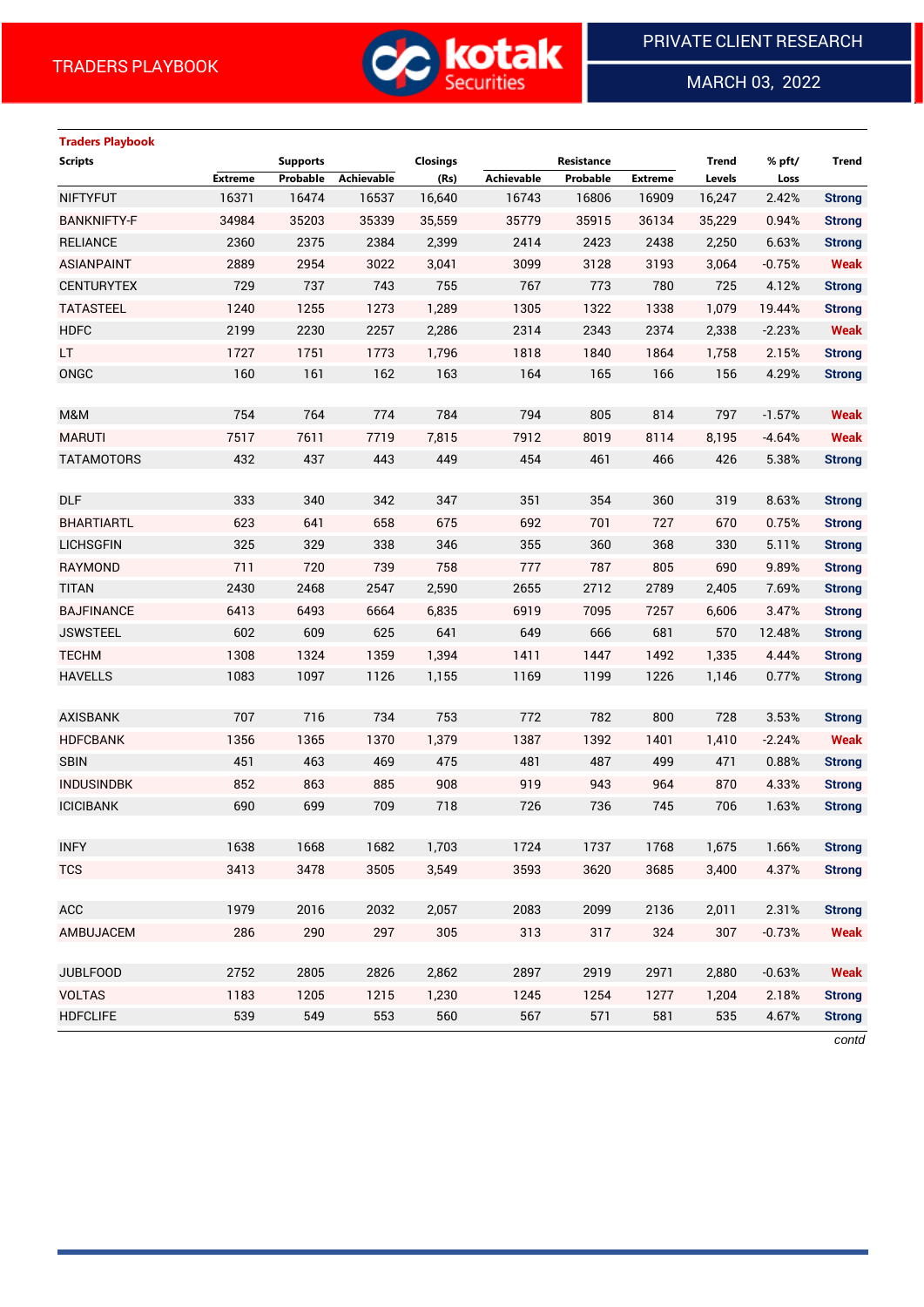#### **Closing Pricess**

Closing price is that price at which a scrip closes on the previous day. Traders can start their intraday trade on this level. The stock or index should sustain above or below the closing price else you should exit the trade. Ideally, half a percent should be the stop loss above or below the closing price to enter the trade.

#### **Trend**

Trend is the level at which the tendency of Indices and Stocks can be identified. For best results, you can use the 'Trend Remarks' to trade. A 'Weak' trend means that traders can trade with a negative bias. If the trend is 'Strong', you can trade long with a positive bias. Base price should be the closing price.

#### **Achievable (Supp/Resis)**

It is the price which can be achieved if the Index/Stock trades above or below the closing price. During normal course of trading, first levels are important as one can take profits around first resistance and supports levels.

## **Probable (Supp/Resis)**

It's a second resistance/support and can be achieved if stocks/indices are in trending mode. Events can lead stocks and indices to reach these levels.

## **Extreme levels**

Sometimes, the stocks fall or rise to their average lowest or highest levels FOR THE DAY and that may act as an excellent contra buying or selling opportunity with a stop loss given in the table. This means buying around extreme support and selling around extreme resistance strictly with a given stop loss. For e.g. If the extreme support for Nifty is given at 5605, and in case the market comes down to similar levels, then you can initiate long positions with the given 'stop loss for long' in the column, say at 5585. If it breaks 5585 then the trader must exit the position. This is valid on both the sides.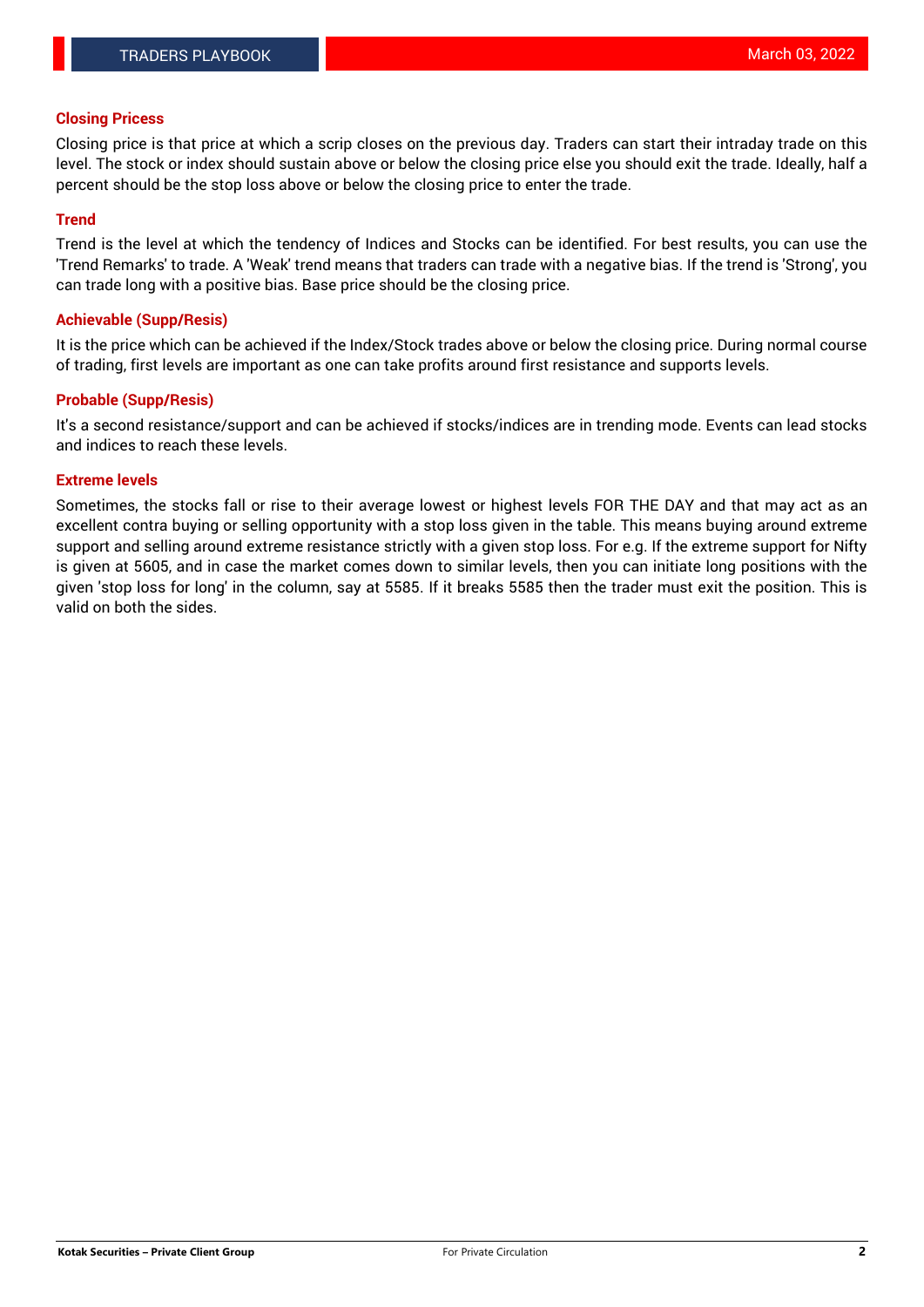## **RATING SCALE (PRIVATE CLIENT GROUP)**

| <b>BUY</b>             | $-$ | A condition that indicates a good time to buy a stock. The exact circumstances of the signal will be determined by the indicator that an<br>analyst is using.    |
|------------------------|-----|------------------------------------------------------------------------------------------------------------------------------------------------------------------|
| SELL                   |     | - A condition that indicates a good time to sell a stock. The exact circumstances of the signal will be determined by the indicator that an<br>analyst is using. |
| <b>Stop Loss Order</b> |     | An instruction to the broker to buy or sell stock when it trades beyond a specified price. They serve to either protect your profits or<br>limit your losses.    |

#### **FUNDAMENTAL RESEARCH TEAM (PRIVATE CLIENT GROUP)**

**Shrikant Chouhan Arun Agarwal Amit Agarwal, CFA Hemali Dhame** Head of Research Auto & Auto Ancillary Transportation, Paints, FMCG Banking & Finance shrikant.chouhan@kotak.com arun.agarwal@kotak.com agarwal.amit@kotak.com Hemali.Dhame@kotak.com

**Jatin Damania Purvi Shah Rini Mehta K. Kathirvelu** Metals & Mining, Midcap **Pharmaceuticals** Research Associate Support Executive jatin.damania@kotak.com [purvi.shah@kotak.com](mailto:purvi.shah@kotak.com) rini.mehta@kotak.com [k.kathirvelu@kotak.com](mailto:k.kathirvelu@kotak.com)  $+91$  22 6218 6440  $+91$  22 6218 6432

**Sumit Pokharna Pankaj Kumar** sumit.pokharna@kotak.com pankajr.kumar@kotak.com +91 22 6218 6438 +91 22 6218 6434

Oil and Gas, Information Tech Construction, Capital Goods & Midcaps

+91 22 6218 5408 +91 22 6218 6443 +91 22 6218 6439 +91 22 6218 6433

**TECHNICAL RESEARCH TEAM (PRIVATE CLIENT GROUP)**

**Shrikant Chouhan Amol Athawale Sayed Haider** [shrikant.chouhan@kotak.com](mailto:shrikant.chouhan@kotak.com) [amol.athawale@kotak.com](mailto:amol.athawale@kotak.com) Research Associate +91 22 6218 5408 +91 20 6620 3350 [sayed.haider@kotak.com](mailto:sayed.haider@kotak.com)

+91 22 62185498

# **DERIVATIVES RESEARCH TEAM (PRIVATE CLIENT GROUP)**

 $+91$  22 6218 5497

**Sahaj Agrawal Prashanth Lalu Prasenjit Biswas, CMT, CFTe** [sahaj.agrawal@kotak.com](mailto:sahaj.agrawal@kotak.com) [prashanth.lalu@kotak.com](mailto:prashanth.lalu@kotak.com) [prasenjit.biswas@kotak.com](mailto:prasenjit.biswas@kotak.com)